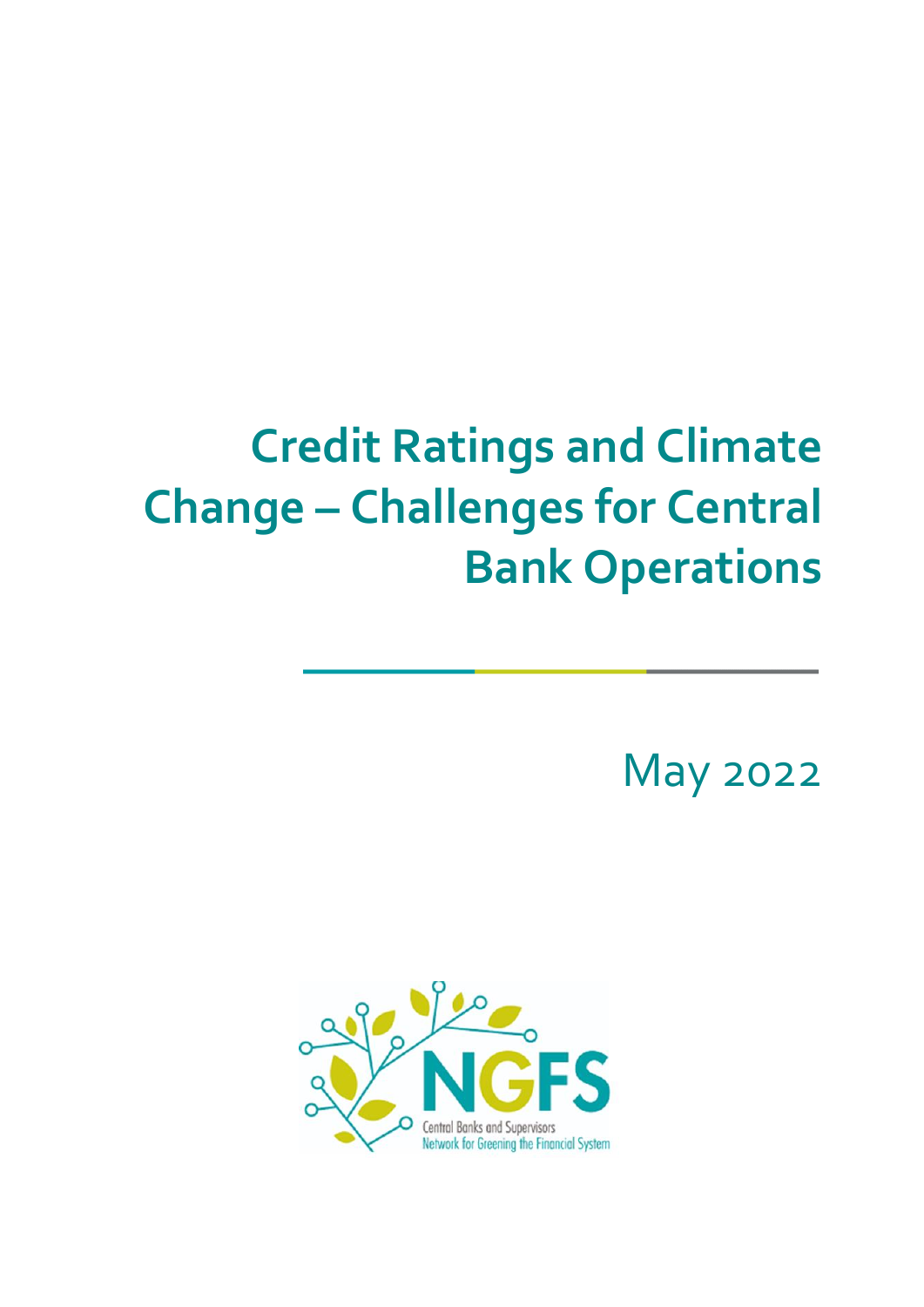In early 2019, the NGFS established a dedicated group of experts in the "Scaling up Green Finance" workstream chaired by Dr Sabine Mauderer, member of the Executive Board of the Deutsche Bundesbank, to analyse the impact of climate change on the conduct of monetary policy.

Since then, the NGFS published a number of reports on the implications that central banks face due to climate change.<sup>1</sup> This report highlights the key takeaways from a study on how climate-related risks are reflected in credit ratings from a monetary policy perspective.

## **Summary of key findings**

l

- Monetary policy implementation at many central banks relies on credit ratings to assess the creditworthiness of issuers and other financial market entities. Therefore, the degree to which credit ratings reflect material risks including climate-related risks is of great interest to the central banking community.
- The need to better understand how climate-related risks affect credit ratings is supported by an emerging, but still limited body of academic literature which has found some evidence that climaterelated risks can be a material credit risk component.
- Credit rating agencies indicate that climate-related risks have always been considered when a rating is issued, provided these risks were identifiable, relevant and material for the credit risk profile of the rated entity. At the same time, credit rating agencies point to the challenges they face due to the scarcity of consistent, high quality, granular and comparable climate-related data.
- However, and despite the considerable progress made lately, there is still a lack of transparency surrounding both the methodologies used by rating agencies to incorporate climate risk factors and how these factors contribute to the final rating. In addition, credit ratings are forward-looking assessments of the creditworthiness of issuers over horizons that are typically shorter than those that are considered relevant for the implications of climate change.
- At the time of the survey conducted for the purpose of this analysis, many central banks and market participants were still in the process of developing their approach to climate risk assessment and they were aware of the above challenges in using credit ratings for this purpose. More work and knowledge sharing within the central banking community will be needed to introduce appropriate modifications to central banks' operational frameworks in order to properly address climate changerelated risks. In the meantime, central banks may apply their own analysis to complement the information contained in CRAs' traditional ratings.

<sup>&</sup>lt;sup>1</sup> NGFS (2020), ["Climate Change and Monetary Policy: Initial takeaways"](https://www.ngfs.net/sites/default/files/medias/documents/climate_change_and_monetary_policy.pdf); NGFS (2020), "Survey on monetary policy operations [and climate change: key lessons for further analyses"](https://www.ngfs.net/sites/default/files/medias/documents/survey_on_monetary_policy_operations_and_climate_change.pdf); NGFS (2021),["Adapting central bank operations to a hotter world:](https://www.ngfs.net/sites/default/files/media/2021/06/17/ngfs_monetary_policy_operations_final.pdf)  [Reviewing some options"](https://www.ngfs.net/sites/default/files/media/2021/06/17/ngfs_monetary_policy_operations_final.pdf).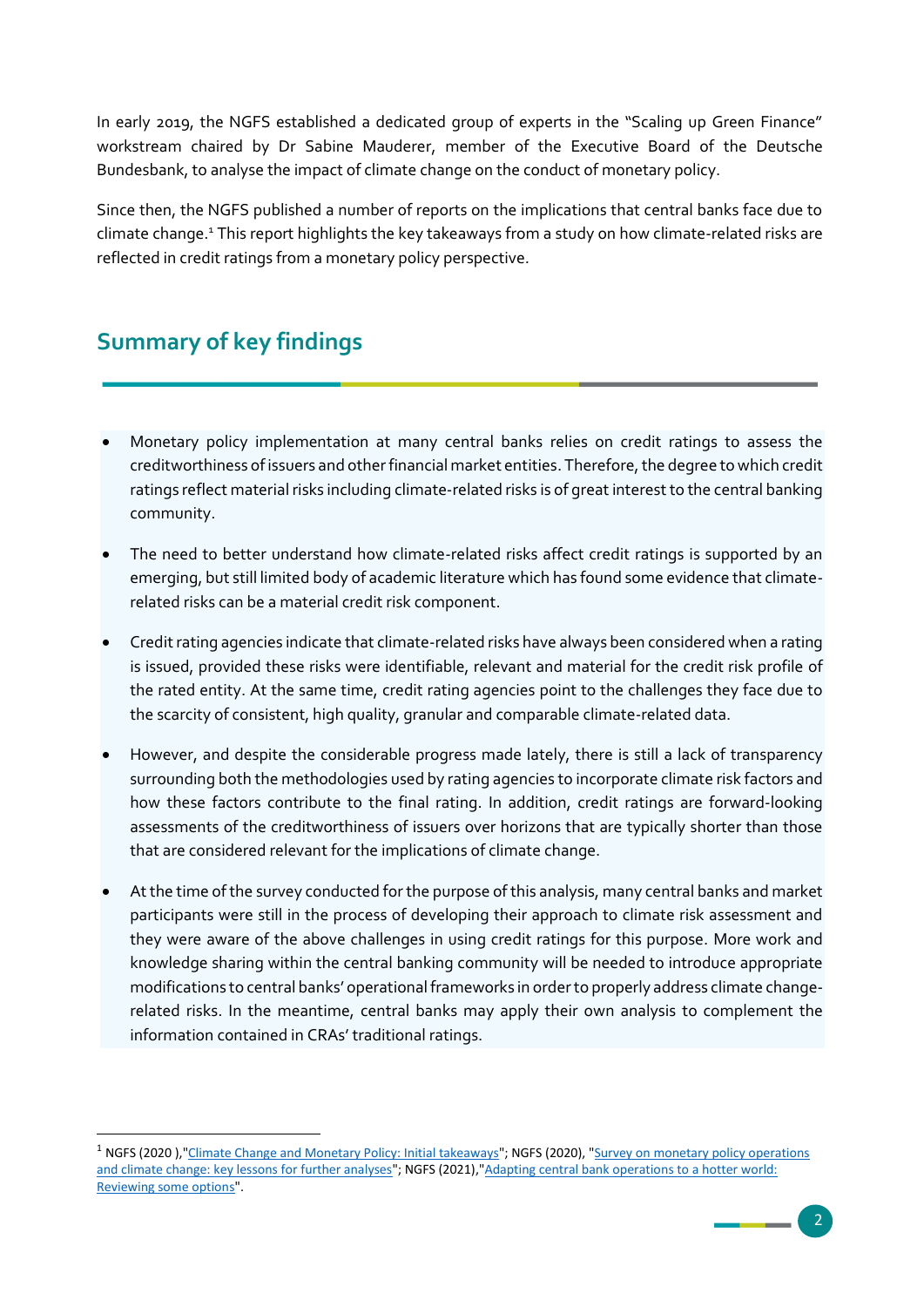#### **Background**

In March 2021, the NGFS published a report examining the implications of climate change for central banks' operational frameworks and for the implementation of monetary policy.<sup>2</sup> One question that arose in this context concerned the extent to which the different risk indicators used by central banks for operational purposes incorporate climate-related considerations. **Given the important role that credit ratings play in the information set of central banks, a group of experts in the NGFS has conducted an investigation to understand how and to what extent credit rating agencies (CRAs) incorporate climate-related risk factors into their credit ratings. 3,4** This investigation was complemented by a review of the academic literature and selected national regulatory frameworks, and by a survey among member central banks to understand their needs and views as users of credit ratings for both policy and investment purposes.

**Credit ratings play an important role in the operational frameworks of many central banks.** They are used for different operational and risk management purposes (notably, in relation to the collateral framework of central bank monetary policy operations or for outright purchases of financial assets by the central bank). Given the extensive use of credit ratings by central banks across their operational frameworks and the consensus that climate change can act as a source of financial risks, 5

 $\ddot{\phantom{a}}$ 

central banks have a strong interest in understanding the extent to which and the manner in which CRAs incorporate climaterelated considerations into their credit ratings.

# **Credit ratings agencies' approach to climate-related risk integration**

**Credit ratings are forward-looking assessments of the creditworthiness of issuers over multi-year horizons that are typically shorter than those considered relevant for the implications of climate change.** They are metrics assessing the ability and willingness of an issuer to meet its financial obligations in full and on time over a horizon typically spanning the length of an economic cycle. <sup>6</sup> However, CRAs state that their ratings can also reflect risks that may emerge beyond their typical horizon, provided that such risks are sufficiently visible, credit-relevant and financially material for the rated entity. Accurately assessing both physical and transition risks resulting from climate change requires an understanding of both the shortterm impact and the longer-term trends of the global climate-related issues and policies. An assessment of that kind would go beyond the traditional horizon of credit ratings, thus making the impact of climate change-related

<sup>4</sup> The findings are detailed in the NGFS report on "Capturing risk differentials from climate-related risks", 2022. More specifically, this report looks at how CRAs measure and classify the relevance and materiality of environmental, social and governance (ESG) factors for credit ratings, the interaction between ESG factors and credit parameters, and how they use scenario analysis to assess the long-term vulnerability of creditworthiness to ESG factors (with a focus on the "E" pillar). The present NGFS report on "Credit ratings and climate change – challenges for central bank operations" focuses on the implications of these findings for central banks, in particular for the conduct of monetary policy. <sup>5</sup> See NGFS (2019), "[A call for action. Climate change as a source of financial risk](https://www.ngfs.net/sites/default/files/medias/documents/synthese_ngfs-2019_-_17042019_0.pdf)".

<sup>&</sup>lt;sup>2</sup> See NGFS (2021), "[Adapting central bank operations to a hotter world: Reviewing some options](https://www.ngfs.net/sites/default/files/media/2021/06/17/ngfs_monetary_policy_operations_final.pdf)".

<sup>&</sup>lt;sup>3</sup> This investigation was based to a large extent on surveys and bilateral meetings with selected credit rating agencies.

<sup>6</sup> "Through-the-cycle" as opposed to "point-in-time" credit assessments.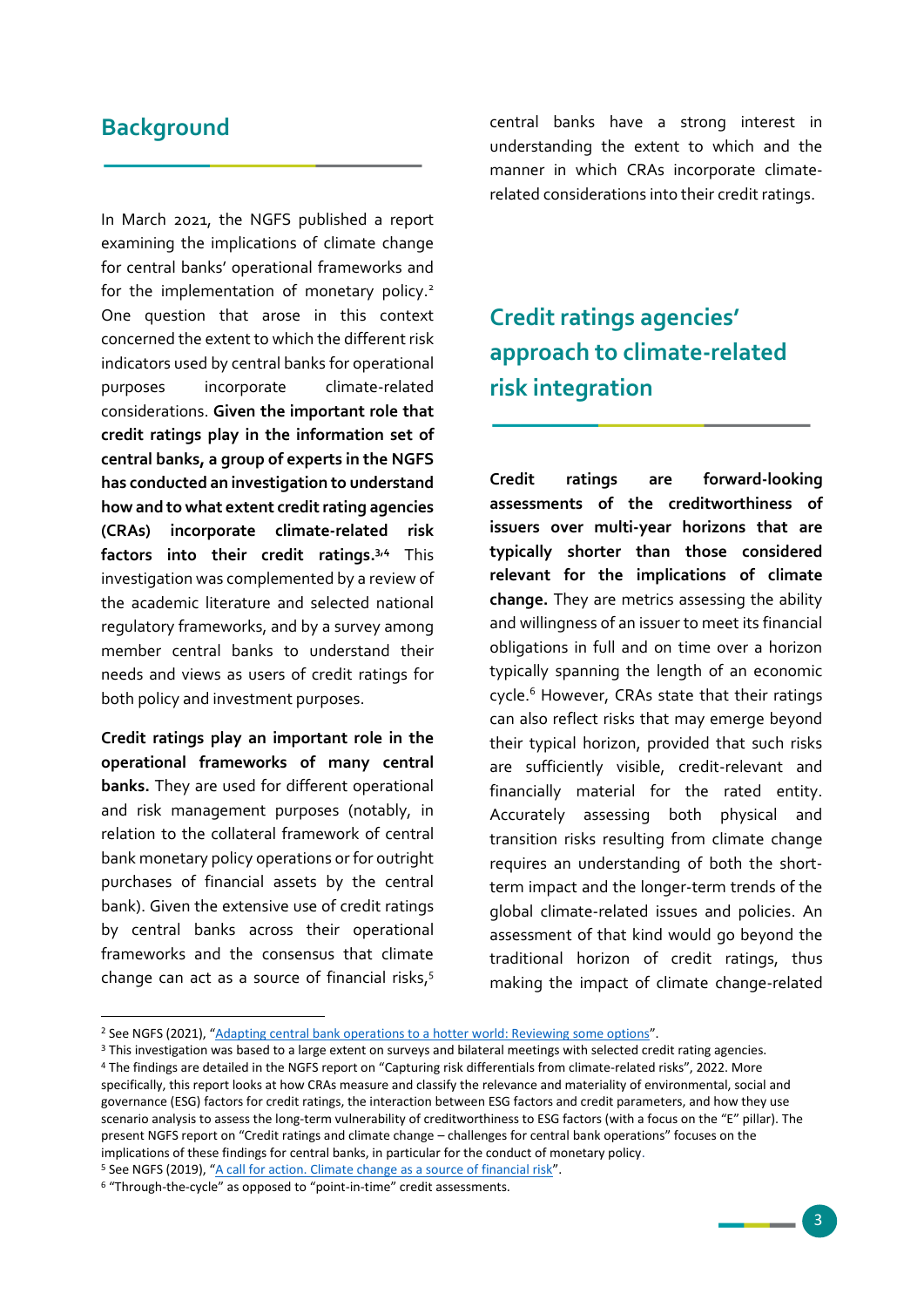risks more difficult to gauge. Nonetheless, the consequences of climate change are already visible. Therefore, it is important to take a closer look at how climate-related risks are incorporated into standard credit ratings and to identify any obstacles that may impede the comprehensive incorporation of such risks into credit ratings.

**CRAs state that they have long considered climate-related risk factors in their credit ratings.** Since any factor affecting the credit quality of an issuer or asset is routinely taken into consideration in rating processes, climaterelated risk factors are embedded in CRAs' methodologies and procedures insofar as they are identifiable, relevant and material for the credit risk profile of certain issuers and assets. They back up this assertion by stating that environmental, social and governance (ESG) assessments have been a longstanding feature of their credit risk methodologies and have influenced the eventual rating outcomes whenever sufficiently relevant. ESG assessments reflect a company's exposure to risks in these three areas and/or their impact on its creditworthiness. Climate-related risks may be captured under the broader "E" pillar, which pertains to a wide scope of environmental factors. At the same time, it should be noted that CRAs have, in parallel, also developed an array of products, different from credit ratings, to specifically address the assessment of ESG factors.

The extent to which and the manner in which ESG factors are integrated into credit rating methodologies and assessments varies across CRAs and may not necessarily have a negative effect on the rating. Indeed, for some issuers, the impact of ESG factors on their credit rating

could also be positive or neutral. Nevertheless, some rating agencies mention that, at the current juncture, the impact of including ESG factors, where relevant, is mainly negative. Moreover, **an emerging body of academic literature is investigating the extent to which ESG factors affect credit risk and asset performance**. While the number of contributions is still limited, there is some evidence that ESG factors can affect credit ratings and market-based risk indicators, such as credit spreads.

**Recent years have seen CRAs improve their disclosures on the role that ESG factors play in their credit risk methodologies, processes, and rating outcomes**. This increased transparency is consistent with developments in the regulatory and supervisory space (e.g. in Europe, the ESMA Guidelines on Disclosure Requirements Applicable to Credit Ratings7) and the commitment by CRAs to foster sustainability in financial markets, for instance as signatories of the United Nations Principles for Responsible Investment's (PRI) ESG in Credit Risk and Ratings Initiative<sup>8</sup> and as members of the Net Zero Financial Service Providers Alliance. <sup>9</sup> However, recent evidence suggests that ESG disclosures still diverge significantly both across CRAs and across ESG factors, even for rated entities that are highly exposed to ESG factors relative to their sector peers.<sup>10</sup> Furthermore, disclosures by CRAs have so far focused mainly on ESG factors as a whole, rather than on specific climate-related sources of risk, hence making it even more difficult to assess the particular impact of climate-related risk on rating outcomes. In addition, CRA methodologies rely heavily on qualitative assessments by credit rating analysts of the

 $\overline{a}$ 

<sup>7</sup> See [https://www.esma.europa.eu/document/final-report-guidelines-disclosure-requirements-applicable-credit-rating](https://www.esma.europa.eu/document/final-report-guidelines-disclosure-requirements-applicable-credit-rating-agencies)[agencies](https://www.esma.europa.eu/document/final-report-guidelines-disclosure-requirements-applicable-credit-rating-agencies)

<sup>&</sup>lt;sup>8</sup> The list of CRAs that have signed the PRI initiative can be found here: **Statement on ESG in credit risk and ratings** 

<sup>&</sup>lt;sup>9</sup> See [https://www.netzeroserviceproviders.com](https://www.netzeroserviceproviders.com/)

<sup>&</sup>lt;sup>10</sup> See "[Text mining ESG disclosures in rating agency press releases](https://www.esma.europa.eu/sites/default/files/library/esma80-195-1352_cra_esg_disclosures.pdf)", ESMA TRV article, February 2022.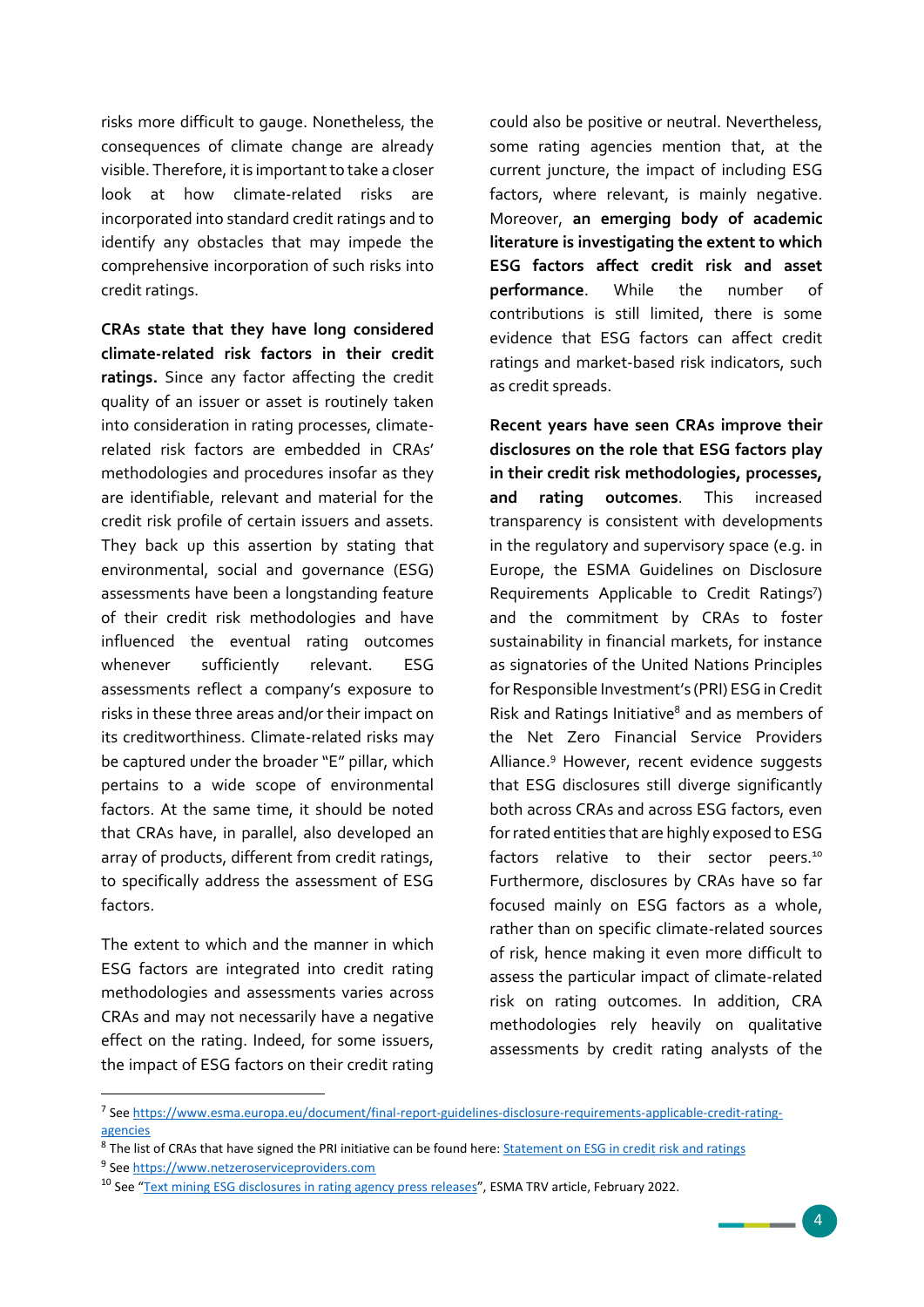impact of ESG factors on the final credit rating. ESG-related analyses themselves suffer from a lack of transparency surrounding the underlying data and methodologies. This feature is shared by CRAs methodologies far beyond the assessment of ESG factors; it partly reflects the need to preserve the confidentiality on intellectual property, but, in particular, also the regulatory vacuum in which the ESG rating providers operate.<sup>11</sup> Comparability across CRAs is complicated further when different asset classes are considered, since methodological approaches to reflecting climate-related risks may vary substantially for different categories of rated entities. 12

**In summary, while CRAs have considerably improved the information they disclose on their websites and to their clients, there is still a lack of clarity on how exactly climaterelated risks (and, more generally, ESG risks) influence the final rating. In addition, the process of integrating these risks into CRA ratings is mostly qualitative in nature, and CRAs should continue to work to ensure increased methodological transparency and comparability. Some CRAs' regulators have already taken initial concrete steps in this direction.**

### **Challenges**

 $\ddot{\phantom{a}}$ 

In addition to the improvements made concerning the disclosure of methodologies, **CRAs point to certain obstacles that prevent**  **ESG factors and in particular climate-related risks from being integrated into credit risk analysis in a more systematic manner**. Like market participants and public authorities, CRAs face some challenges: 1) the nature of the climate change process compared to the shorter horizon relevant to credit ratings, 2) the scarcity of consistent, high quality, granular and comparable climate-related data, and 3) the fact that market standards and methodologies are under development and subject to revision.

**Central banks as well as market participants are aware of the current limitations of CRAs' credit ratings in fully capturing climaterelated risks, despite the significant progress made in the last few years. Addressing these limitations is a complex task to which both academic research and policy analysis will need to continue to contribute in the future.** Academic scholars also see the traditionally short horizon of credit ratings as a key obstacle to fully incorporating climate risk into credit ratings and call for CRAs to expand the horizon of their assessments, at least for financial instruments with long maturities. Furthermore, the use of climate scenario analysis could help assessing the short-term implications of typically longer-term climate risks. **In the meantime, central banks may need to consider additional tools and/or apply their own analysis to complement the information contained in CRAs' traditional ratings. In parallel, central banks, as well as other key users of credit ratings, should continue to seek more clarity from CRAs on their assessment of climate-related risks and how these assessments affect the credit ratings they issue.**

<sup>&</sup>lt;sup>11</sup> Implementation of IOSCO's (2021) recommendations in "Environmental, Social and Governance (ESG) Ratings and Data Products Providers" should help increase transparency on ESG scoring methodologies, which will in turn help CRAs improve their methodologies.

 $12$  A recent in-depth discussion on ESG factors in credit ratings can be found here:

[https://documents1.worldbank.org/curated/en/812471642603970256/pdf/Credit-Worthy-ESG-Factors-and-Sovereign-Credit-](https://documents1.worldbank.org/curated/en/812471642603970256/pdf/Credit-Worthy-ESG-Factors-and-Sovereign-Credit-Ratings.pdf)[Ratings.pdf](https://documents1.worldbank.org/curated/en/812471642603970256/pdf/Credit-Worthy-ESG-Factors-and-Sovereign-Credit-Ratings.pdf)